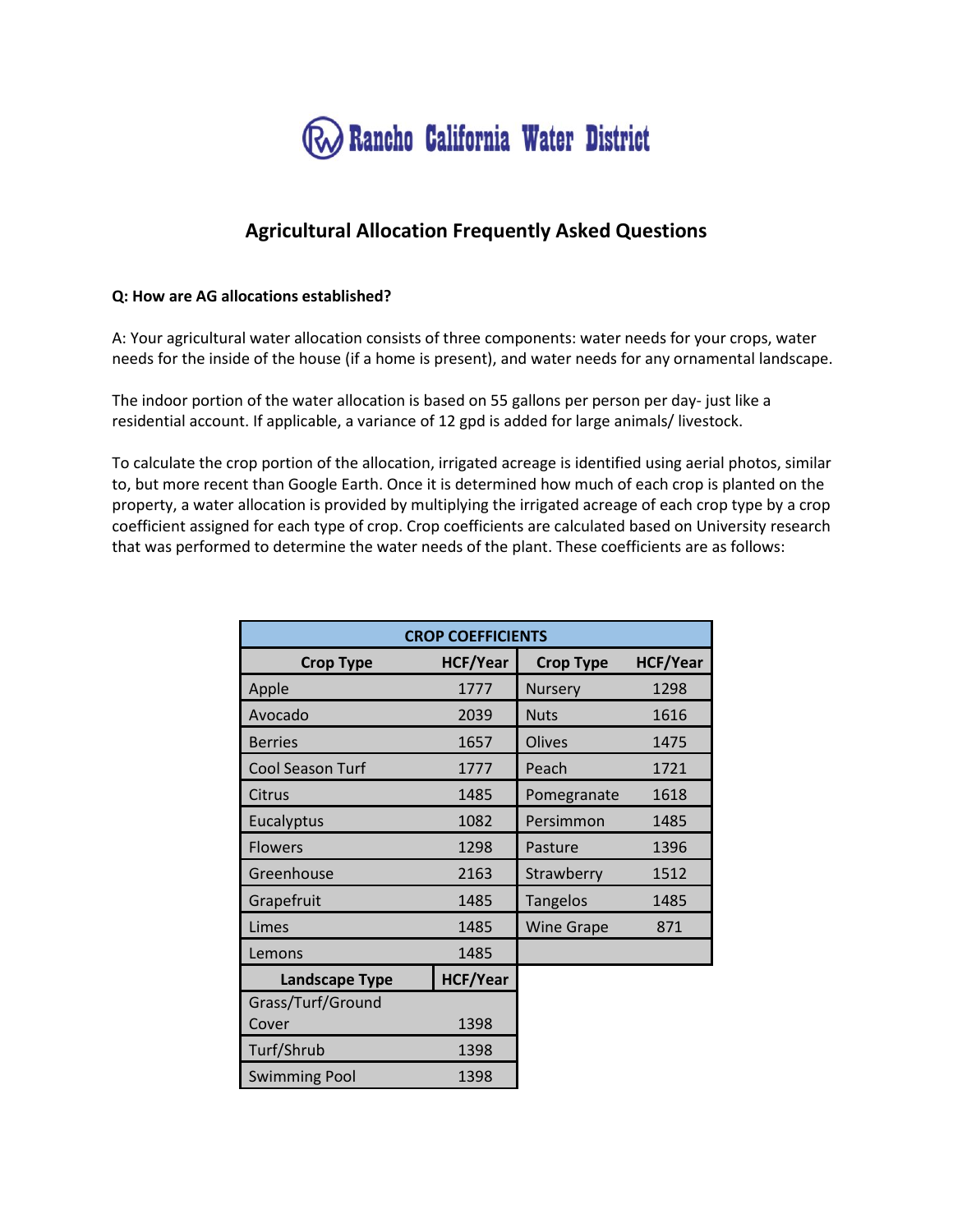The landscape coefficient is 1,398 HCF per year for each irrigated acre. On December 10, 2015 the District modified the methodology for calculating the landscape factor of agricultural allocations. Specifically, the number of irrigated landscape acres for which an agricultural account will receive a water allocation for will be limited to 10 percent of the account's irrigated agricultural acreage, up to a maximum of 75,000 sq. ft.

All of these components are combined to equal the total Tier 1 allocation. Anything used in excess of this allocation is charged at the higher Tier 2 rate. There is currently also a surcharge added to the Tier 2 rate.

# **Q: Will I incur higher if I exceed my allocation this month?**

A: Tier 2 rates will only be incurred after the total Tier 1 annual allocation has been exceeded. Agricultural allocations are annual, so if this occurs it is normally later in the year.

## **Q: I was removed from agricultural status, why?**

A: The primary reason for removal from agricultural status is because the irrigated acreage dedicated for agricultural purposes has dropped below 1 full acre. This determination was made based on data received from the customer stating less than 1 acre or if the customer did not respond to the request for data and analysis of GIS imagery determined that there was less than 1 acre.

## **Q: Do I receive credit for my landscape area?**

• On December 10, 2015 the District modified the methodology for calculating the landscape factor of agricultural allocations. Specifically, the number of irrigated landscape acres for which an agricultural account will receive a water allocation for will be limited to 10 percent of the account's irrigated agricultural acreage, up to a maximum of 75,000 sq. ft (1.72 acres).